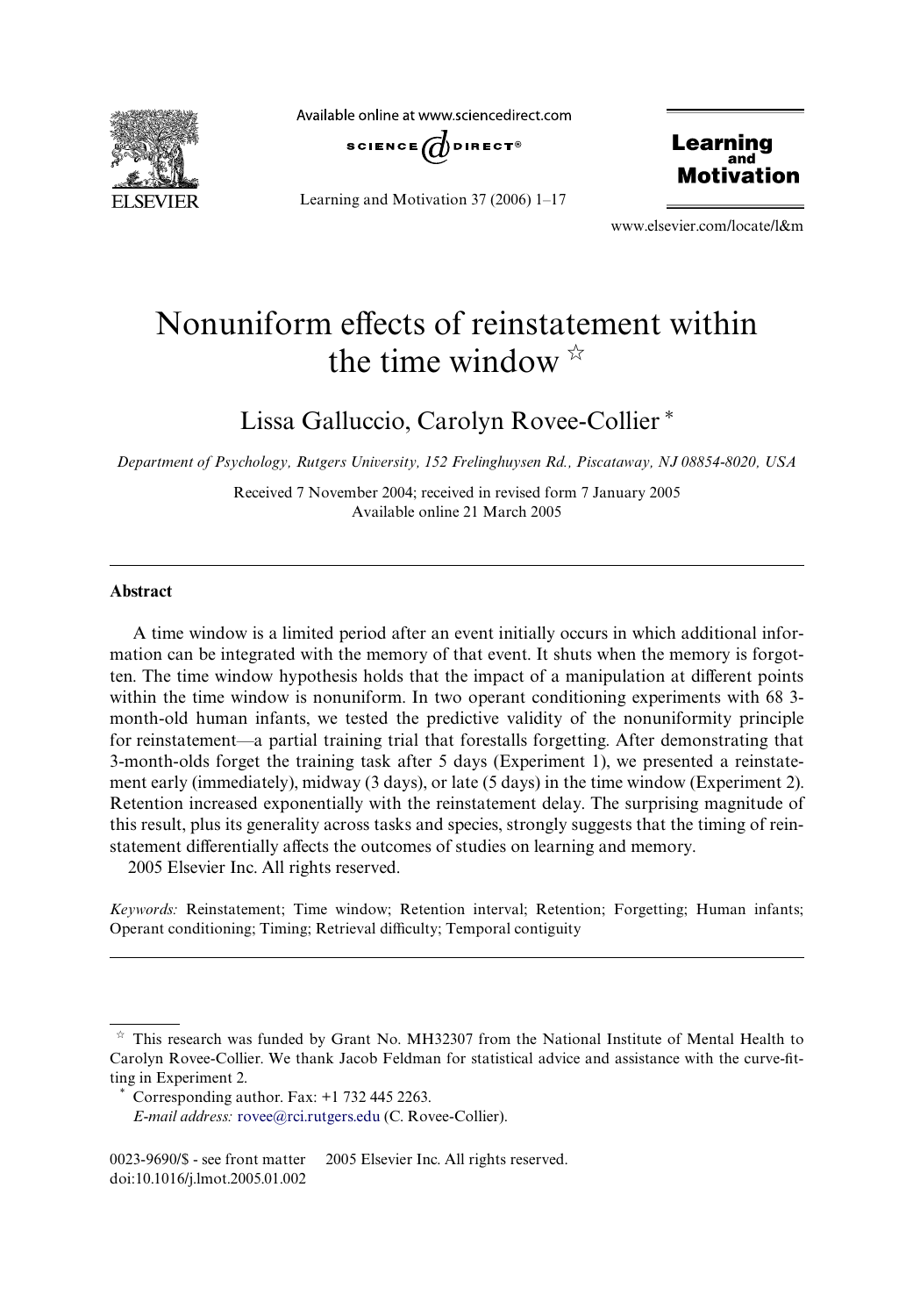Reinstatement is a reminder procedure in which a brief, partial training trial that is administered during the retention interval maintains access to a memory that would otherwise be forgotten (Campbell  $&$  Jaynes, 1966). Its effect does not summate with the effect of original training, but subjects show no retention benefit from reinstatement unless they had previously been trained. In their landmark demonstration of reinstatement, [Campbell and Jaynes \(1966\)](#page-14-0) classically conditioned fear in weanling rats by administering 30 inescapable shocks on the black side of a shuttle-box while intermittently exposing the pups to the white (no-shock) side. Every week for the next 3 weeks, they gave pups in the reinstatement group a single shock on the black side of the box. When tested 1 month after they were originally trained, pups still exhibited conditioned fear, spending significantly more time on the white side of the box than trained pups that received no interpolated reinstatements (the forgetting control group) or untrained pups that received the same regimen of weekly shocks in the black compartment (the reinstatement control group).

The retention benefit of reinstatement has been replicated many times and is now a staple in studies of animal learning and memory ([Campbell & Jaynes, 1969; Camp](#page-14-1)[bell & Randall, 1976; Green](#page-14-1)fi[eld & Riccio, 1972; Riccio & Haroutunian, 1979; Spear](#page-14-1) [& Parsons, 1976\)](#page-14-1). Recently, we have found that reinstatement forestalls forgetting by human infants in much the same way that Campbell and Jaynes originally described for animal infants [\(Adler, Wilk, & Rovee-Collier, 2000; Galluccio & Rovee-Collier,](#page-14-2) [1999; Hartshorn, 2003; Hartshorn & Rovee-Collier, 2003; Rovee-Collier, Hartshorn,](#page-14-2) [& DiRubbo, 1999](#page-14-2)). In these studies, 2- to 6-month-olds learned to move a mobile by kicking or a toy train by lever-pressing, received one or more brief reinstatements in which responding again moved the mobile or train, and then received a temporally distant retention test. Infants who received a brief reinstatement during the retention interval remembered longer than either trained infants who did not receive a reinstatement before the long-term test (the forgetting control group) or untrained infants who did receive a reinstatement before the test (the reinstatement control group).

Several years ago, the *time window* construct was introduced to describe the circumstances in which information from two successive events would or would not be integrated [\(Rovee-Collier, 1995](#page-15-0)). The biological counterpart of a time window is a *critical period*—a concept originally used by embryologists to describe the limited period of time when a particular organ is undergoing very rapid differentiation and is particularly vulnerable to perturbations (e.g., [Spalding, 1873\)](#page-15-1). A perturbation that occurs during a critical period has deleterious effects on the developing organ that are not seen when the perturbation occurs either prior to or after that period. Psychologists borrowed the critical period concept and applied it to the development of socioemotional behavior. [Scott \(1958; Scott & Marston, 1950; Williams & Scott, 1953\),](#page-15-2) for example, documented a critical period early in canine development during which exposure to another organism is necessary for normal socialization; before or after this period, the same exposure has a small-to-negligible effect. Later, he extended the concept to include critical periods for learning and early experience [\(Scott, 1962](#page-15-3)).

Like a critical period, a time window is a limited period within which new information can be integrated with information that is already in memory. The integration will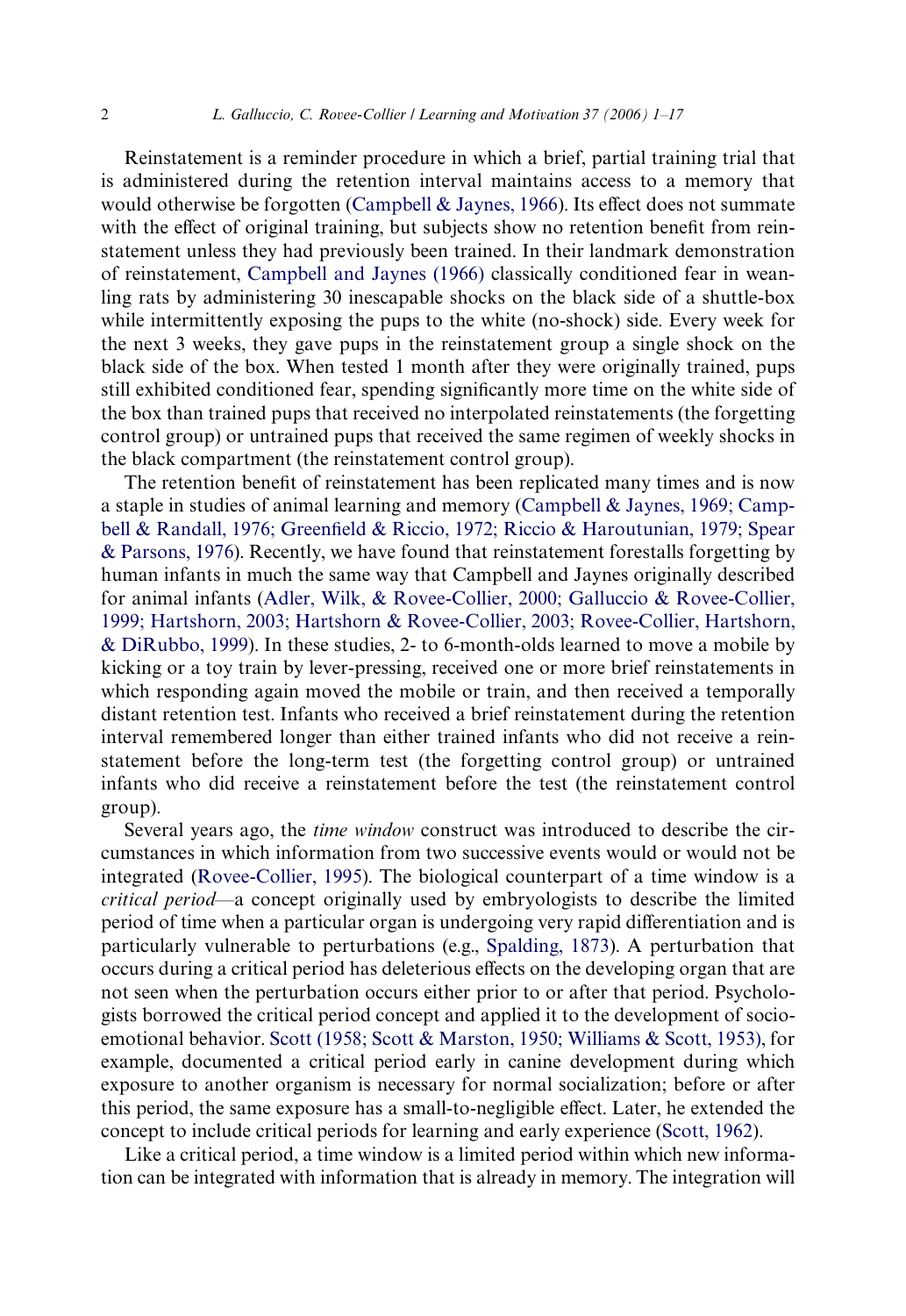not occur if the same information is encountered either before or after this period; instead, on its the second encounter, the information will be treated as unique—not associated with the initial event. Also as with critical periods, the effect of a particular manipulation within a time window is nonuniform: Information encountered at the end of a time window is hypothesized to have a greater impact on retention than information encountered when the time window first opens. Unlike a critical period, however, a time window is not limited to a particular period of development, and its width is not Wxed but expands every time the prior memory is retrieved.

The retention benefit of spacing trials or sessions is well documented across species and ages [\(Bryan, 1980; Leaton, 1976; Shaughnessy, 1977; Underwood, Kapelak,](#page-14-3) [& Malmi, 1976; Vander Linde, Morrongiello, & Rovee-Collier, 1985\)](#page-14-3). Two early studies of the spacing effect with 3-month-olds illustrate three tenets of the time window construct: (1) the second event must occur before the time window of the initial event closes in order to be integrated with it; (2) each retrieval protracts the prior memory (i.e., expands the time window) longer than the previous one; and (3) retrieving the memory near the end of the time window protracts it longer than retrieving it shortly after the time window first opened. In both studies, infants learned to move a crib mobile by kicking and later were tested for retention during a nonreinforcement phase. Responding significantly above the baseline rate during the long-term test operationally defined retention.

In the first study, experimental groups received a second training session  $1, 2, 3$ , or 4 days after the first, whereas a control group received only the initial training session. All infants received a retention test 8 days after the first training session. During the long-term test, the control group exhibited no retention 8 days later, but the experimental groups exhibited significant retention if their second session followed the first by 1, 2, or 3 but not 4 days. A final experimental group received a 4-day intersession interval and was tested on day 7. This group also exhibited no retention, confirming that long-term retention depended on the interval between sessions 1 and 2 and not between session 2 and the long-term test [\(Rovee-Collier, Evancio, & Earley,](#page-15-4) [1995\)](#page-15-4). These data supported the first tenet: the time window for integrating successive training sessions closed after 3 days; when the second session fell outside that period, infants treated the second session as if it were their first, and their long-term retention was no different than if they had been trained for only one session in the first place.

The second study grew out of the first. Infants received three training sessions and a retention test 3 weeks after session 3. Successive sessions occurred on days 0–4–8 (always outside the time window) or on days 0–2–8 (always within the expanding time window and near its end), but the mean intersession interval (4 days) was the same. For a final group, successive training sessions occurred on days  $0-1-2$  (within the time window and near its beginning). Group  $0-2-8$  exhibited significant retention on day 29, but groups  $0-4-8$  and  $0-1-2$  exhibited none. Although group  $0-1-2$  exhib-ited significant retention 7 days after session 3, group 0–4–8 exhibited none ([Harts](#page-14-4)[horn, Wilk, Muller, & Rovee-Collier, 1998](#page-14-4)). These data supported the second and third tenets: each succeeding session within the time window protracted retention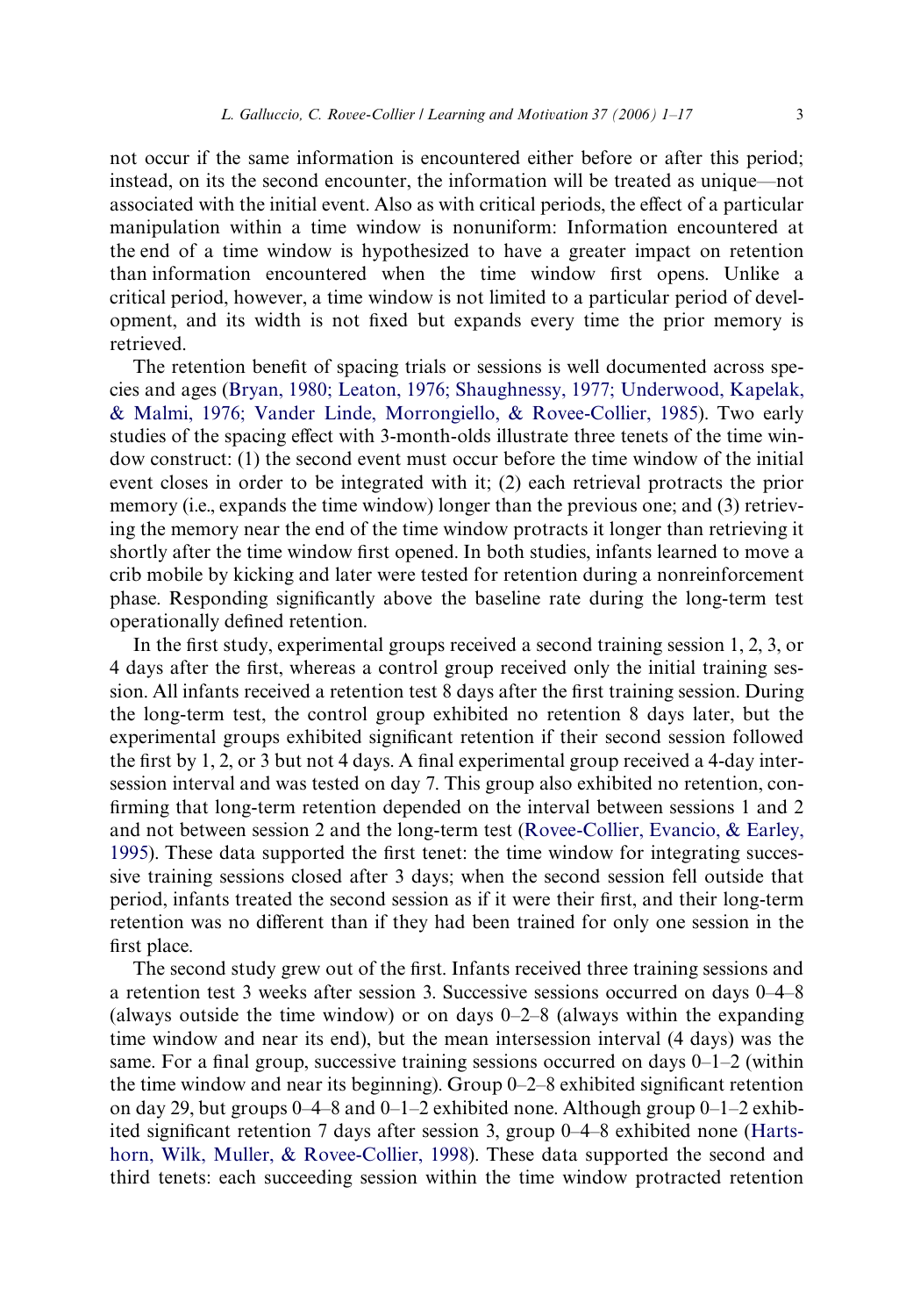longer than the one before, and the retention benefit was greater when successive sessions occurred at the end of the progressively expanding time window than at its beginning.

The nonuniformity principle has major implications for the effectiveness of reinstatement, which also occurs within the time window. Reinstatement requires retrieval of the prior memory, but it is not a complete training session. Even as a partial training session, however, its effect does not summate with the effects of original training [\(Galluccio & Rovee-Collier, 1999](#page-14-5)), and its retention benefit is substantially greater than if subjects were merely overtrained for an equivalent period ([Adler et al., 2000](#page-14-2)). The time window hypothesis predicts that the later a reinstatement is administered within the retention interval, the longer it should protract the prior memory. Although the results of session spacing studies appear to be consistent with this prediction, it is not clear that they actually apply to the reinstatement phenomenon. First, the time window for session spacing closed after 3 days ([Rovee-Collier et al., 1995](#page-15-4)), but 3-month-olds remember the mobile task for approximately 5 days ([Hayne, 1990; Galluccio, 2005\)](#page-14-6), and a reinstatement can be administered anytime during that period. Second, the effect of a succeeding training session within the time window cumulated with (was integrated with) the effects of the training session that came before, but the effect of reinstatement does not summate with the effect of prior training (Galluccio  $\&$ [Rovee-Collier, 1999](#page-14-5)).

The present study was designed to test the validity of the prediction that the later a reinstatement is administered within the time window, the longer it should protract the prior memory. To this end, we operantly trained independent groups of 3-montholds, presented a brief reinstatement after different delays that spanned their original forgetting function (i.e., at the beginning, middle, or end of the time window), and then assessed the duration of their subsequent retention.

## **Experiment 1: Confirmation of the Time Window for Memory Retrieval**

In the reinstatement procedure, retrieval of the training memory during the retention interval forestalls forgetting. We previously found that independent groups of 3-month-old infants who were operantly trained in the mobile task for 15 min on each of 2 consecutive days exhibited significant retention 5 days but not 6 days later ([Galluccio, 2005; Hayne, 1990; Hitchcock & Rovee-Collier, 1996](#page-14-7)). These studies indicated that, for these parameters of training, the time window for memory retrieval shut after 5 days. Before proceeding to administer a reinstatement at various points within the time window, however, we thought it prudent to confirm within the context of the present study that the time window is still open 5 days after training but is closed thereafter. Therefore, we trained two groups of 3-month-olds and tested them either 5 days (*group 0rn*/*5*) or 6 days (*group 0rn*/*6*) after the end of training. In the group labels, "0rn" indicates that a group received no reinstatement and the number after the slash indicates the day since the end of training that retention was tested.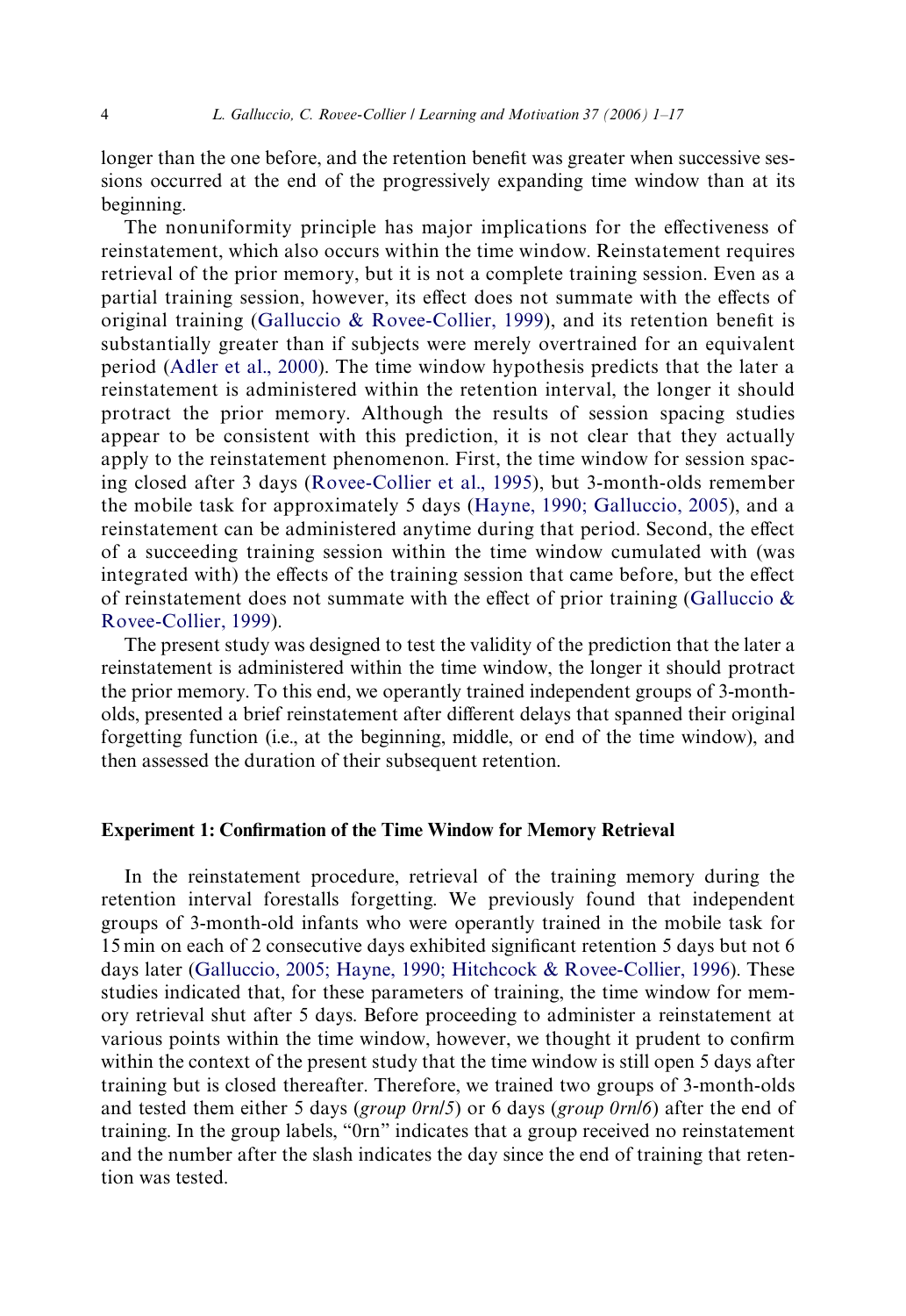# *Method*

#### *Participants*

The final sample contained thirteen 3-month-olds (9 boys, 4 girls) who were recruited from published birth announcements in local newspapers and by word of mouth. Their mean age was 98.2 days  $(SD = 10.9)$  on the first day of training. Participants were African–American  $(n=1)$ , Asian  $(n=2)$ , Hispanic  $(n=1)$ , and Caucasian  $(n=9)$ . Parental educational attainment ranged from 14 to 16 years ( $M=15.85$  years,  $SD = 0.55$ ). Ranks of parents' socioeconomic status ([Nakao & Treas, 1992](#page-15-5))<sup>1</sup> ranged from 61.85 to 92.30  $(M=75.39, SD=9.87)$ . Testing was discontinued on an additional infant in *group 0rn*/*6* who fell asleep during the test session.

# *Apparatus*

Infants were trained with one of two mobiles, counterbalanced within groups. The mobiles were composed of five, highly detailed, painted wooden figures suspended on a white cord from the ends and middle of intersecting cross-bars (Nursery Plastics, Models 801 and 809). During all sessions, the end and sides of the infant's home crib were draped with one of two sets of distinctive cloth liners, counterbalanced within groups. Each set consisted of two  $122 \times 114$ -cm broadcloth side panels and a  $66-x122$ -cm end panel. One liner was constructed of Kelly-green felt squares  $(5.08 \text{ cm}^2 \text{ separated by } 5.08 \text{ cm})$  in a grid pattern on a bright yellow background; the other liner was constructed of blue felt vertical stripes (2.54-cm wide separated by 3.18 cm) on a bright red background.

The mobile was suspended 25–30 cm above the infant's abdomen from a hook at the end of an L-shaped mobile stand that was clamped on one of the crib rails. A second mobile stand was clamped opposite the first such that the ends of the two bars protruded over the crib. One end of a white satin ribbon was secured to the infant's ankle, and the other end was connected to a hook at the end of one of the mobile bars.

# *Procedure*

All infants were tested in their homes at a time when they were likely to be awake/ alert, as designated by their mother. Although the time of a session varied across infants, it remained relatively constant for a given infant.

Each infant received a 15-min training session on 2 consecutive days and a test session either 5 or 6 days later. The first and last 3 min of each training session were nonreinforcement periods, when the ribbon was attached to the empty hook, and the mobile was suspended from the other one. In this arrangement, the infant could see the mobile, but kicks could not move it. The mean number of kicks during the initial

 $<sup>1</sup>$  All human studies funded by NIMH are required to report information pertaining to race, ethnicity,</sup> and socioeconomic status. Educational attainment, occupational status, and annual income are the major components of socioeconomic status. The socioeconomic index (SEI), published by [Nakao and Treas](#page-15-5) [\(1992\),](#page-15-5) is the recommended source for occupational status. In the SEI, ranks of occupations range from 1 to 100, with higher-paying occupations (e.g., physician and lawyer) being assigned higher ranks.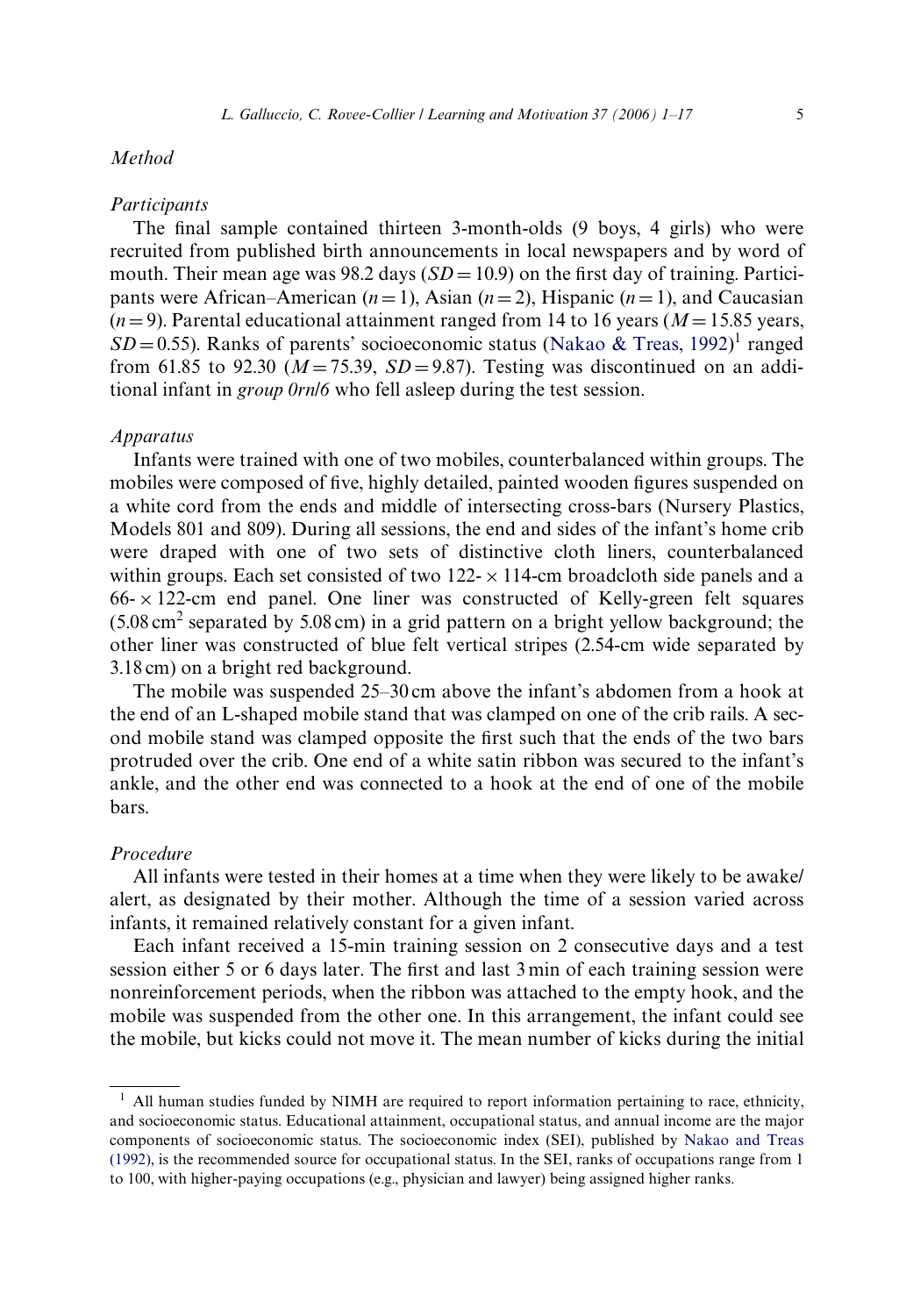3-min nonreinforcement period of session 1 (*baseline phase*) provided a measure of the infant's pretraining operant level. The mean number of kicks during the final 3-min nonreinforcement period of session 2 (*immediate retention test*) provided a measure of the infant's final level of learning and retention after zero delay. Between these two nonreinforcement periods was a 9-min reinforcement phase (*acquisition*), when the ribbon was attached to the same hook as the mobile. In this arrangement, the infant's kicks activated the mobile in proportion to the rate and intensity of responding (i.e., conjugate reinforcement).

The *long-term retention test* was also a 3-min nonreinforcement period. As a result, test responding reflected only what knowledge the infant brought into the session and not new learning or savings at the time of testing. The mean number of kicks during this period provided the measure of retention. Following the long-term retention test, the contingency was reintroduced during a 9-min motivational control phase. This phase was included to ensure that infants who had performed poorly during the long-term test were not ill, fatigued, or unmotivated on that particular day. None was. All infants responded appropriately to reintroduction of the contingency.

The experimenter, standing out of the infant's direct line of sight, recorded the number of kicks per minute of the foot with the attached ribbon. A kick was defined as a movement of the foot that at least partially retraced its original path in a smooth, continuous motion [\(Rovee & Rovee, 1969](#page-15-6)).<sup>2</sup> A second observer, blind with respect to infants' group assignments, independently recorded the kicks per minute of seven infants during 10 randomly selected sessions in both experiments. A Pearson product-moment correlation, computed over 147 pairs of their joint response counts/ min, yielded an interobserver reliability coefficient of 0.97.

#### *Retention measures*

Retention was assessed by means of two individual measures of relative retention, the *baseline ratio* and the *retention ratio*, that we have used in all previous studies of infant long-term memory ([Rovee-Collier, 1996\)](#page-15-7). The baseline ratio (LRT/BASE: kick rate during the long-term retention test/kick rate during the baseline phase) expresses the extent to which an infant's response rate during the long-term retention test (LRT) exceeds that same infant's response rate during the baseline phase (BASE). If the group's mean baseline ratio is significantly greater than 1.00 ( $H_0$ : no retention), then it has displayed significant retention.

The degree of retention is indexed by the retention ratio (LRT/IRT: kick rate during the long-term retention test/kick rate during the immediate retention test), which expresses the fraction of an infant's mean response rate during the immediate retention test (IRT) that the infant continues to exhibit during the long-term retention test. (LRT). A retention ratio of 1.00 indicates that an infant's kick rate did not decrease from the immediate to the long-term retention test  $(H_0:$  no forgetting).

<sup>&</sup>lt;sup>2</sup> Repeated attempts to automate this task have been unsuccessful. Infants often kick so hard that they either propel themselves toward the head of the crib or rotate themselves in the crib, obviating the use of microswitches or photocells.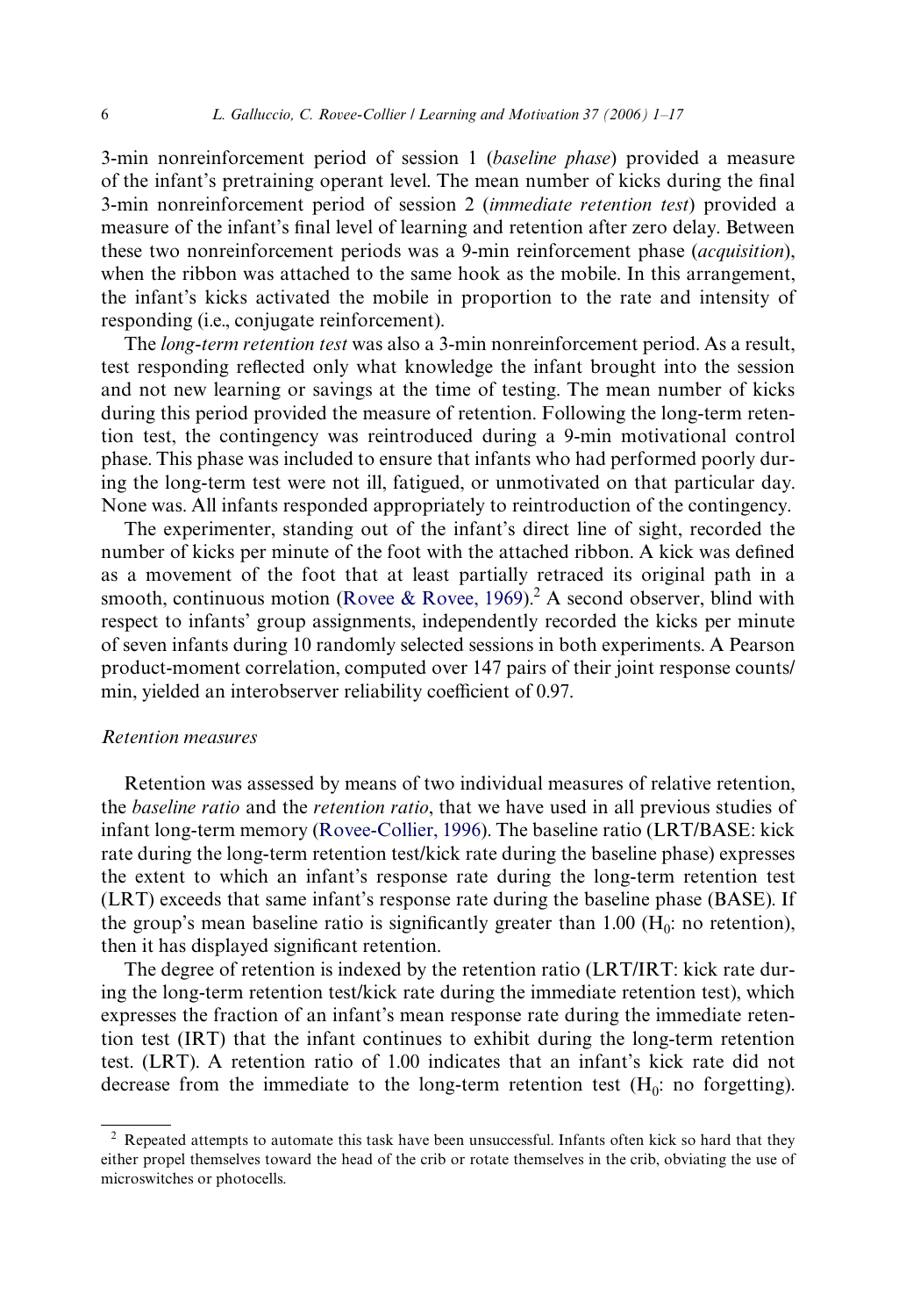Lower retention ratios indicate greater proportional decrements in responding during the long-term test. The retention ratio measure permits determination of an intermediate degree of retention. Although a group may exhibit significant forgetting (i.e., its mean retention ratio is significantly less than  $1.00$ ), forgetting is not considered to be complete unless its mean baseline ratio is not significantly above 1.00.

Prior to performing all analyses in both experiments, the baseline and retention ratios of each group were tested for outliers (median outliers test: [Tukey, 1977\)](#page-15-8). An outlier was defined as a ratio falling above the 90th percentile for a given group. If an outlier was found, it was replaced with the next lowest ratio within that group, and one degree of freedom was lost. Over both experiments, two baseline ratios and one retention ratio were found to be outliers. The resulting corrections did not alter the significance level of any statistical test.

# *Results and discussion*

To determine whether either test group exhibited significant retention, directional one-sample *t* tests were used to compare the mean baseline ratios and mean retention ratios against the corresponding theoretical population ratios of 1.00 (no retention and no forgetting, respectively). These analyses revealed that the 5-day test group (*group 0rn*/ $\delta$ ) exhibited significant retention, but the 6-day test group (*group 0rn*/ $\delta$ ) did not. The mean baseline ratio of *group 0rn/5* was significantly above 1.00  $(M=1.97, SE=.42)$ ,  $t(6) = 2.31$ ,  $p < .05$ , but its mean retention ratio was significantly below 1.00 ( $M = 0.59$ ,  $SE = .11$ ),  $t(6) = 5.54$ ,  $p < .05$  indicative of some forgetting. In contrast, the mean baseline ratio of *group 0rn*/*6* was not significantly above 1.00  $(M=0.81, SE=.18)$ ,  $t(4)$  < 1, and its mean retention ratio was significantly below 1.00 ( $M = 0.44$ ,  $SE = .08$ ),  $t(4) = 7.28$ ,  $p < .005$ . These results replicated the previous findings that 3-month-olds who are trained in a distinctive context have forgotten the mobile task 6 days after training ([Galluccio, 2005; Hayne, 1990; Hitchcock & Rovee-](#page-14-7)[Collier, 1996\)](#page-14-7).

## **Experiment 2: Reinstatement at Different Points within the Time Window**

In Experiment 2, having confirmed that the time window shuts after 5 days, we administered the reinstatement at points that spanned the width of the time window. Specifically, we presented a reinstatement to independent groups of 3-month-olds at the beginning (immediately after training), midpoint (day 3), or end (day 5) of the time window and asked whether its timing would differentially protract retention. Specifically, we predicted that the later in the time window the reinstatement occurred, the longer it would protract infants' subsequent retention.

A second aim of the present study was to compare the slope of the original forgetting function that had been obtained from 3-month-olds [\(Butler & Rovee-Collier,](#page-14-8) [1989\)](#page-14-8) with the slopes of the forgetting functions of 3-month-olds whose reinstatement occurred at different points within the time window. Specifically, we predicted that the slope of the forgetting function obtained after a reinstatement on day 5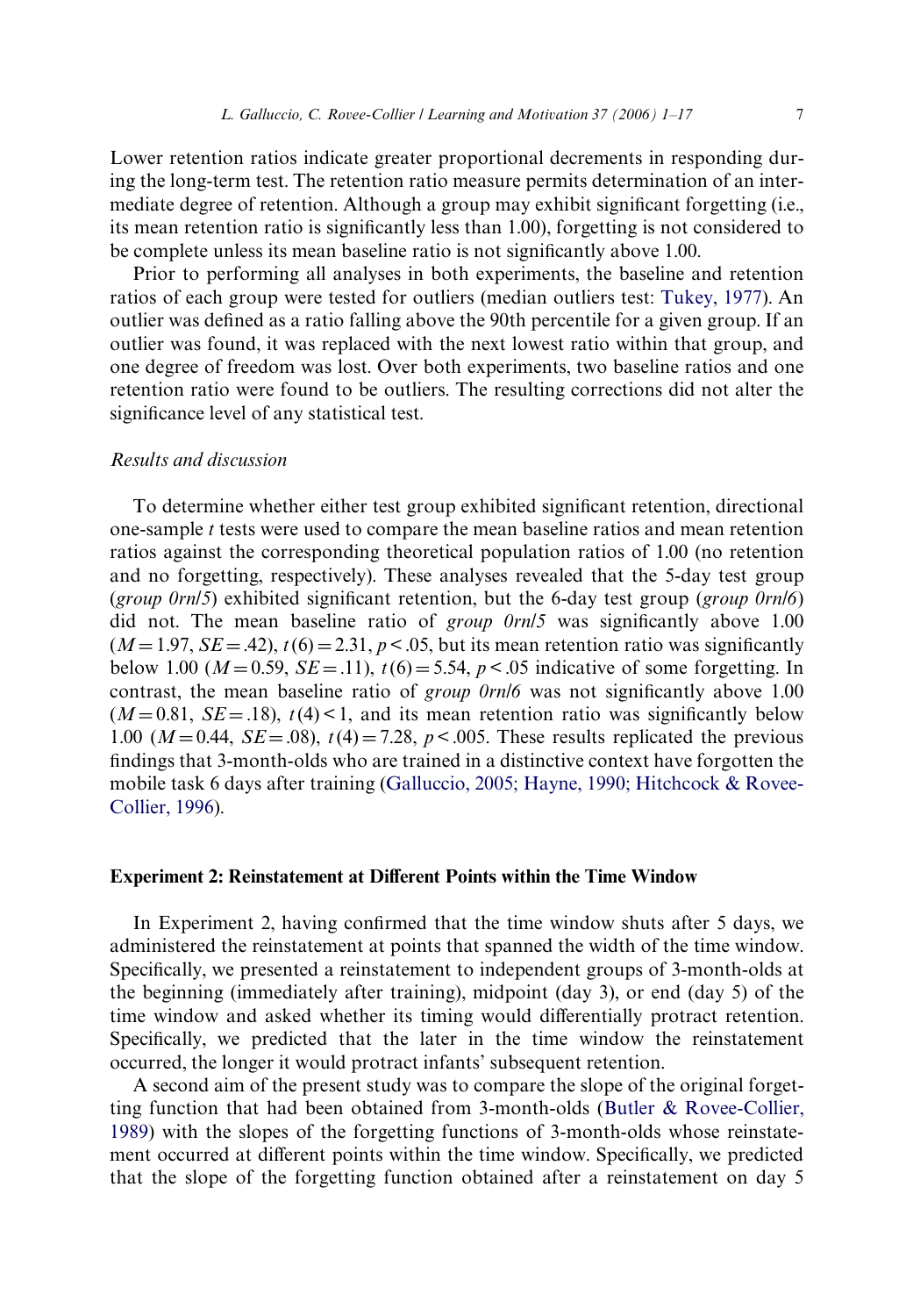would be significantly flatter (i.e., its decay rate would be slower) than the slopes of forgetting functions obtained when the reinstatement occurred earlier in the time window.

# *Method*

#### *Participants*

Participants were fifty-five 3-month-old infants (26 boys, 29 girls), recruited as before, and randomly assigned to one of nine groups  $(n=6)^3$  as they became available for testing. Their mean age was 93.4 days  $(SD = 11.7)$  on the first day of training. Participants were African–American  $(n=1)$ , Asian  $(n=2)$ , and Caucasian  $(n=52)$ . Parental educational attainment ranged from 12 to 16 years  $(M=15.74$  years,  $SD = 0.88$ ). Ranks of parents' socioeconomic status ([Nakao & Treas, 1992](#page-15-5)), reported by 92% of the sample, ranged from 29.52 to 92.30  $(M = 67.98, SD = 14.91)$ . Testing was discontinued on additional infants who cried excessively  $(n=3)$ , became ill  $(n=1)$ , failed to remain supine  $(n=3)$ , or failed to meet the learning criterion (responding 1.5 times above the mean baseline rate for 2 of 3 consecutive min during acquisition;  $n = 8$ ). Based on the number of opportunities (sessions) for a given infant to be lost from the sample, the rate of attrition was 5.7%.

## *Procedure*

The procedure was the same as before except that we presented a 3-min reinstatement immediately (0 days), 3 days, or 5 days after training. The reinstatement was procedurally identical to a reinforcement period during training; its duration was timed from an infant's first kick.

Because a control group in a prior study that had received a 3-min reinstatement immediately after training had exhibited no retention 7 days later [\(Adler et al., 2000](#page-14-2)), we began testing the immediate reinstatement group 6 days after training (*group rn0*/ *6*). Next, we successively tested independent groups that received a reinstatement on either day 3 or day 5 until we determined their maximum duration of retention. Our strategy was to begin testing each succeeding group after a delay longer than the maximum delay at which the preceding reinstatement-timing group had exhibited retention. Thereafter, we increased or decreased the test delay in steps of 2–3 days depending on whether or not, respectively, a group remembered after the preceding test delay. This strategy, known as the staircase-method in psychophysics, yielded eight groups that were tested 7, 10, 11, 13, 16, 21, 25, or 28 days after training (*group rn3*/*7*, *group rn3*/*10*, *group rn3*/*11*, *group rn3*/*13*, *group rn5*/*16*, *group rn5*/*21*, *group rn5*/ *25*, or *group rn5*/*28*, respectively). In the group labels, the number immediately before the slash indicates the day since the end of training when the reinstatement (rn) was administered, and the number immediately after the slash indicates the day since the end of training when long-term retention was tested.

<sup>&</sup>lt;sup>3</sup> An extra infant was tested in *group rn3/13* ( $n = 7$ ).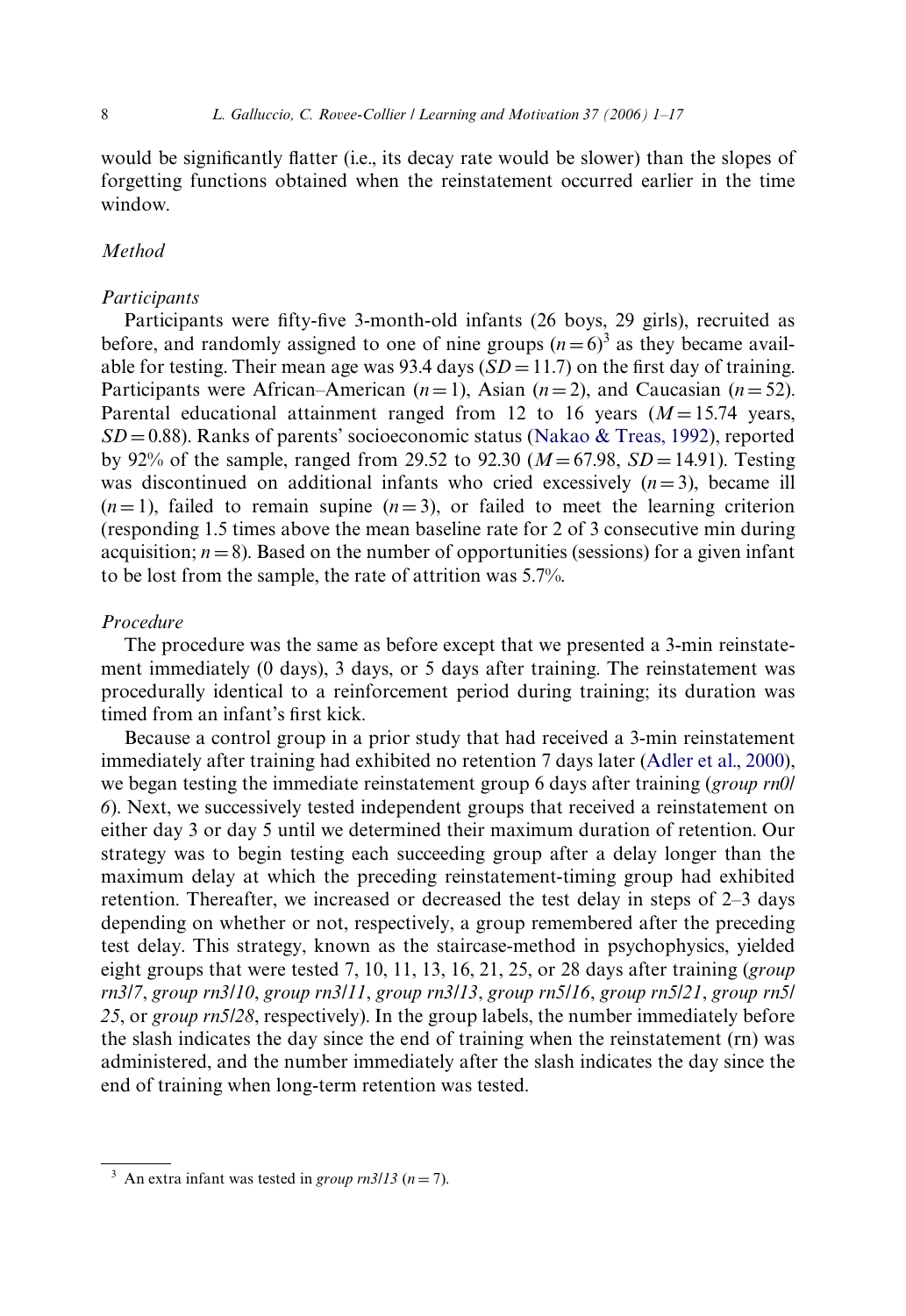Finally, the two test groups from Experiment 1 that received no reinstatement (*group 0rn*/*5*, *group 0rn*/*6*) served as forgetting control groups in Experiment 2. Recall that "0rn" indicates that a group received no reinstatement.

## *Results and discussion*

Preliminary one-way analyses of variance (ANOVAs) were performed over the mean kick rates of the nine reinstatement groups and two forgetting control groups during the baseline phase and the immediate retention test. These analyses confirmed that the groups did not differ either before training,  $F(10, 57) < 1$ ,  $MSe = 14.26$ , or immediately afterward,  $F(10, 57) < 1$ ,  $MSe = 104.63$ , thereby ruling out the possibility that differences in responding during the long-term retention test could be due to group differences in either unlearned activity or the final level of learning, respectively.

The main analyses confirmed that administering a reinstatement at the end of the time window protracted retention longer than administering it either at the beginning or in the middle of the time window (see [Fig. 1](#page-8-0)). Infants whose reinstatement immediately followed training (i.e., at the beginning of the time window) and were tested 6 days later had a mean baseline ratio that was significantly above 1.00 ( $M=1.84$ ,  $SE = .32$ ,  $t(5) = 2.66$ ,  $p < .05$ , and a mean retention ratio that was not significantly less than 1.00 ( $M=0.72$ ,  $SE=.14$ ),  $t(5)=1.91$ , *ns*, indicative of retention.



<span id="page-8-0"></span>Fig. 1. Mean baseline ratios of the independent groups of 3-month-old infants whose retention was tested after increasing delays since training (the simple forgetting function: *circles*, *solid lines*) and after receiving a reinstatement on day 0 (*circles*/*dashed lines*), day 3 (*triangles*/*solid lines*), and day 5 (*squares*/*solid lines*). The first point on the day-0 function is the retention of *group rn0/6* at the end of training, immediately before the reinstatement was administered. An asterisk indicates that a group exhibited significant retention (*M* baseline ratio significantly  $>1.00$ ).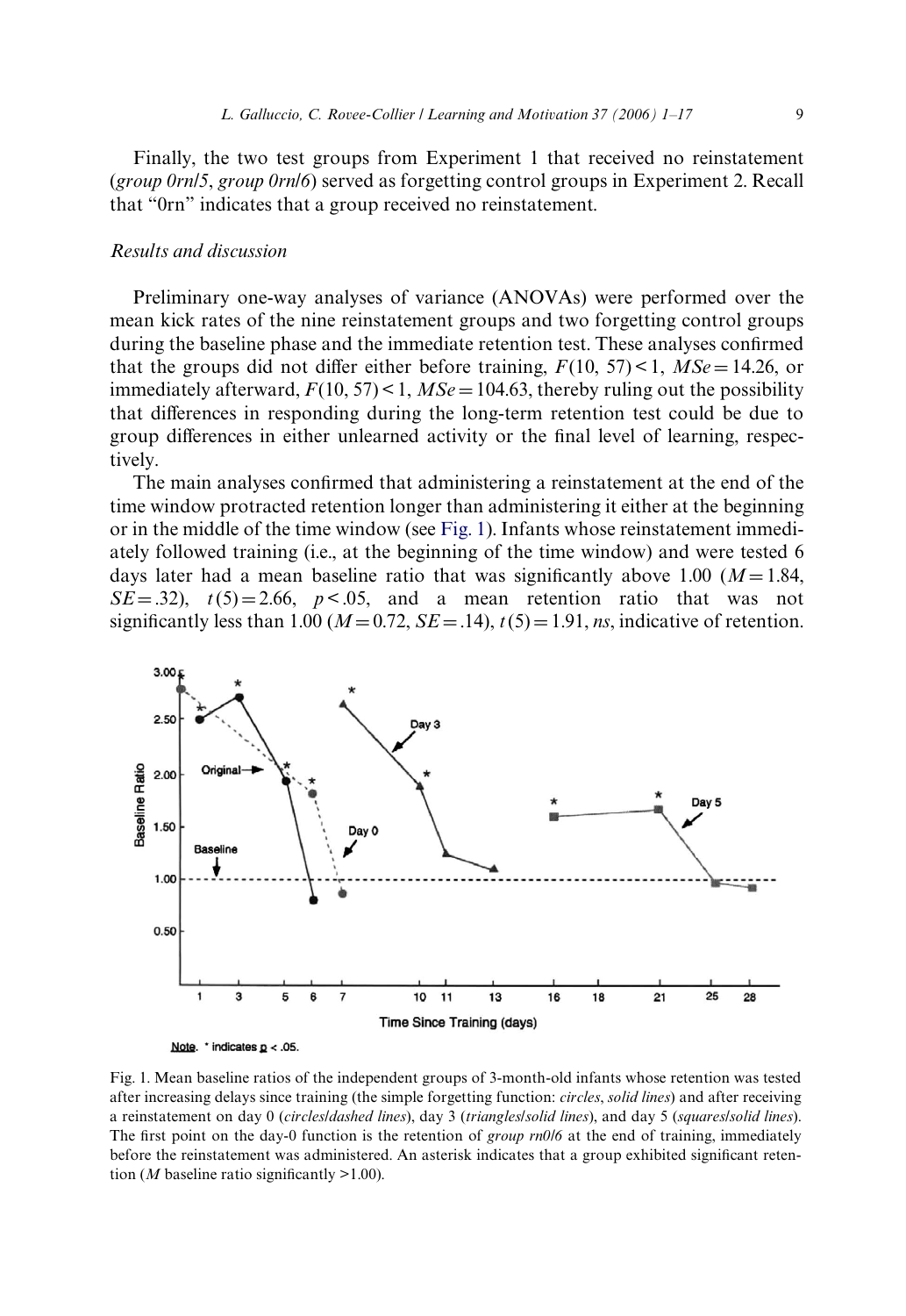In the [Adler et al. \(2000\)](#page-14-2) study, infants who received a 3-min reinstatement immediately after training had exhibited no retention 7 days later. Thus, presenting the reinstatement immediately after training produced a small retention benefit, protracting retention 1 day longer than that of infants given no reinstatement in Experiment 1.

In contrast, infants whose reinstatement was presented on day 3 exhibited significant retention both 7 days and 10 days after training but not 11 or 13 days afterward. The mean baseline ratios of infants tested after 7 days  $(M = 2.72, SE = .60)$  and 10 days ( $M = 1.90$ ,  $SE = .28$ ) were significantly greater than 1.00,  $t(5) = 2.86$ ,  $p < .05$  and  $t(5)=3.19, p<.05$ , respectively, but the mean baseline ratios of infants tested after 11 days ( $M = 1.23$ ,  $SE = .14$ ) and 13 days ( $M = 1.15$ ,  $SE = .18$ ) were not,  $t(5) = 1.70$ , *ns*, and  $t(6)$  < 1, respectively. Like *group*  $rn0/6$  (the immediate reinstatement group), which had been tested after the shortest delay, *group rn3*/*7*, which was tested after the next shortest delay, exhibited no forgetting: Its mean retention ratio was not significantly less than 1.00 ( $M = 0.88$ ,  $SE = .12$ ),  $t(4) < 1$ . The remaining mean retention ratios of the preceding groups, however, were significantly less than  $1.00$  ( $rn3/10$ : *M*=0.75, *SE*=.04, *t*(4) = 5.79, *p* < .01; *rn3*/*11*: *M* = 0.73, *SE* = .09, *t*(4) = 2.83, *p* < .05; *rn3*/*13*:  $M = 0.57$ ,  $SE = .08$ ,  $t(4) = 5.25$ ,  $p < .05$ ), indicating that significant forgetting had taken place since the end of training (see [Table 1](#page-9-0)).

Finally, infants whose reinstatement was presented 5 days after training exhibited significant retention both 16 and 21 days after training but not 25 or 28 days afterward. The mean baseline ratios of infants tested after 16 days  $(M = 1.62, SE = .27)$ and 21 days ( $M = 1.68$ ,  $SE = .24$ ) were significantly greater than 1.00,  $t(5) = 2.30$ ,

<span id="page-9-0"></span>Table 1

Mean baseline ratios (BR) and retention ratios (RR), standard errors  $(\pm 1 \text{ SE})$ , *t* values, and degrees of freedom (*df*) of 3-month-olds in 2 no-reinstatement groups (Experiment 1) and 9 reinstatement groups (Experiment 2)

|              | Baseline ratios |             | Retention ratios |                |
|--------------|-----------------|-------------|------------------|----------------|
|              | M(SE)           | $t (df)^a$  | M(SE)            | $t (df)^b$     |
| Experiment 1 |                 |             |                  |                |
| 0rn/5        | 1.97(0.42)      | $2.31(6)^*$ | 0.59(0.11)       | $3.81(6)^*$    |
| 0rn/6        | 0.81(0.18)      | $-1.05(4)$  | 0.44(0.08)       | $7.28(4)$ **   |
| Experiment 2 |                 |             |                  |                |
| rn0/6        | 1.84(0.32)      | $2.66(5)^*$ | 0.72(0.14)       | 1.91(5)        |
| rn317        | 2.72(0.60)      | $2.86(5)^*$ | 0.88(0.12)       | 0.90(4)        |
| rn3/10       | 1.90(0.28)      | $3.19(5)^*$ | 0.75(0.04)       | 5.79 $(4)$ **  |
| rn3/11       | 1.23(0.14)      | 1.70(5)     | 0.73(0.09)       | $2.83(5)^*$    |
| rn3/13       | 1.15(0.18)      | 0.85(5)     | 0.57(0.08)       | $5.25(4)^*$    |
| rn5/16       | 1.62(0.27)      | $2.30(5)^*$ | 0.62(0.15)       | $2.61(5)^*$    |
| rn5l21       | 1.68(0.24)      | $2.88(5)$ * | 0.61(0.12)       | $3.26(5)^*$    |
| rn5/25       | 0.74(0.08)      | 0.18(6)     | 0.32(0.05)       | $14.66(5)$ *** |
| rn5/28       | 0.94(0.08)      | $-0.77(5)$  | 0.30(0.07)       | $10.69(5)$ *** |

<sup>a</sup> Directional *t* test comparing the *M* BR with a theoretical population BR of 1.00 (i.e., no retention).

<sup>b</sup> Directional *t* test comparing the *M* RR with a theoretical population RR of 1.00 (i.e., no forgetting).  $*$   $p < .05$ .

 $p < .01$ .

\*\*\*  $p < 0.0005$ .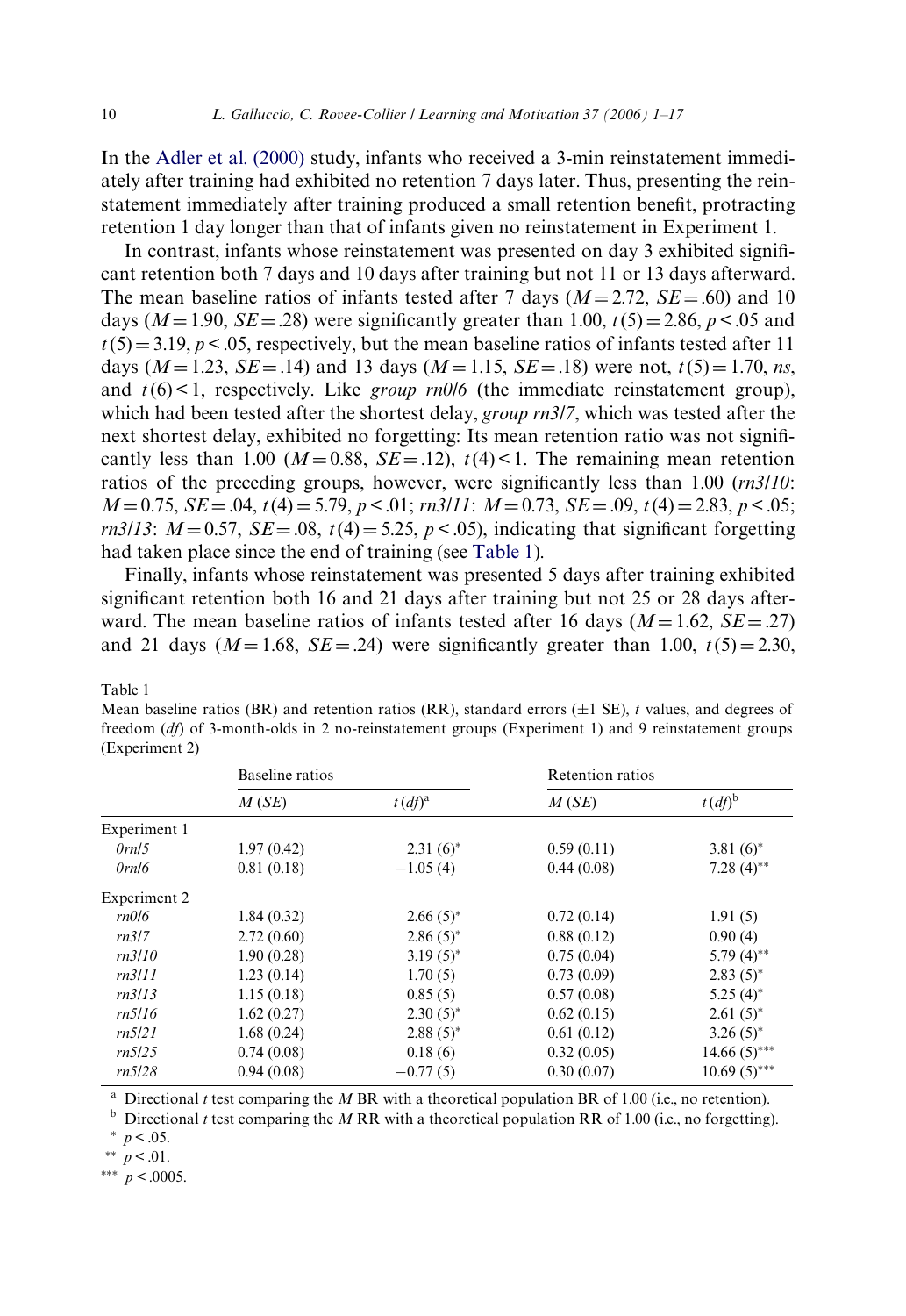$p < .05$  and  $t(5) = 2.89$ ,  $p < .05$ , respectively, but the mean baseline ratios of infants tested after 25 days ( $M = 0.74$ ,  $SE = .08$ ) and 28 days ( $M = 0.94$ ,  $SE = .08$ ) were not,  $t(4)$  < 1 and  $t(5)$  < 1, respectively. Identical analyses of the corresponding retention ratios indicated that all of these groups had mean retention ratios that were significantly less than 1.00 ( $rn5/16$ :  $M = 0.62$ ,  $SE = .15$ ,  $t(5) = 2.61$ ,  $p < .05$ ;  $rn5/21$ :  $M = 0.61$ ,  $SE = .12$ ,  $t(5) = 3.26$ ,  $p < .05$ ;  $rn5/25$ :  $M = 0.32$ ,  $SE = .05$ ,  $t(5) = 14.66$ ,  $p < .0005$ ;  $rn5/28$ :  $M = 0.30$ ,  $SE = .07$ ,  $t(5) = 10.69$ ,  $p < .0005$ ), indicating that all exhibited significant forgetting by the time of testing (see [Table 1](#page-9-0)).

Infants whose reinstatement was presented 3 days after training still exhibited retention 10 days after training. Relative to the 1-day retention gain that was afforded by presenting the reinstatement immediately after training, the additional gain afforded by presenting the reinstatement in the middle of the time window was considerable. Because 3-month-olds had remembered the mobile task for only 5 days without an interpolated reinstatement in Experiment 1, the day-3 reinstatement in Experiment 2 effectively *doubled* the duration of their retention. However, when the reinstatement was presented on day 5, at the end of the time window, it more than *quadrupled* the duration of infants' retention, extending it to 21 days after training. These findings confirm that the impact of reinstatement is not uniform within the time window; rather, the later in the time window the reinstatement occurs, the greater is its impact on retention.

In the subsequent analyses, we focused on differences in the characteristics of the forgetting functions after differently timed reinstatements. Specifically, we asked if the decay rates of the original forgetting function (no reinstatement), the forgetting function after a day-3 reinstatement, and the forgetting function after a day-5 reinstatement differed statistically. (The forgetting function of the immediate reinstatement group was not included in these analyses because it was based on only two points—performance on day 6 and performance on day 7.)

Each of the forgetting functions was modeled separately using a linear regression analysis in which the natural log of the baseline ratio for each reinstatement condition (none, day 3, day 5) was the dependent variable, and the test day (time since training) was the independent variable. Prior to all analyses, we transformed infants' baseline ratios, which had a theoretical mean of 1.00, into natural logs with a corresponding mean of zero.<sup>4</sup> This transformation did not change the shape of the forgetting functions, but values below baseline became negative, and values above baseline became positive. These analyses indicated that a linear model provided a significant fit for each of the three forgetting functions: *original forgetting function*,  $F(1)$ ,  $(23) = 12.38$ ,  $p < 0.01$ ; *day-3 function*,  $F(1, 23) = 11.39$ ,  $p < 0.01$ ; *day-5 function*,  $F(1, 23) = 11.39$  $22$ ) = 7.32, *p* < .05 (see [Fig. 2](#page-11-0)).

Next, we compared the slopes of each linear function with one another (original forgetting vs. day 3, day 3 vs. day 5, original forgetting vs. day 5) by means of Student

<sup>4</sup> This transformation was necessitated by the fact that it is conceptually inaccurate to think of a forgetting function as decreasing indefinitely, as a line does. A line would predict that a group's mean baseline ratio would eventually drop below zero.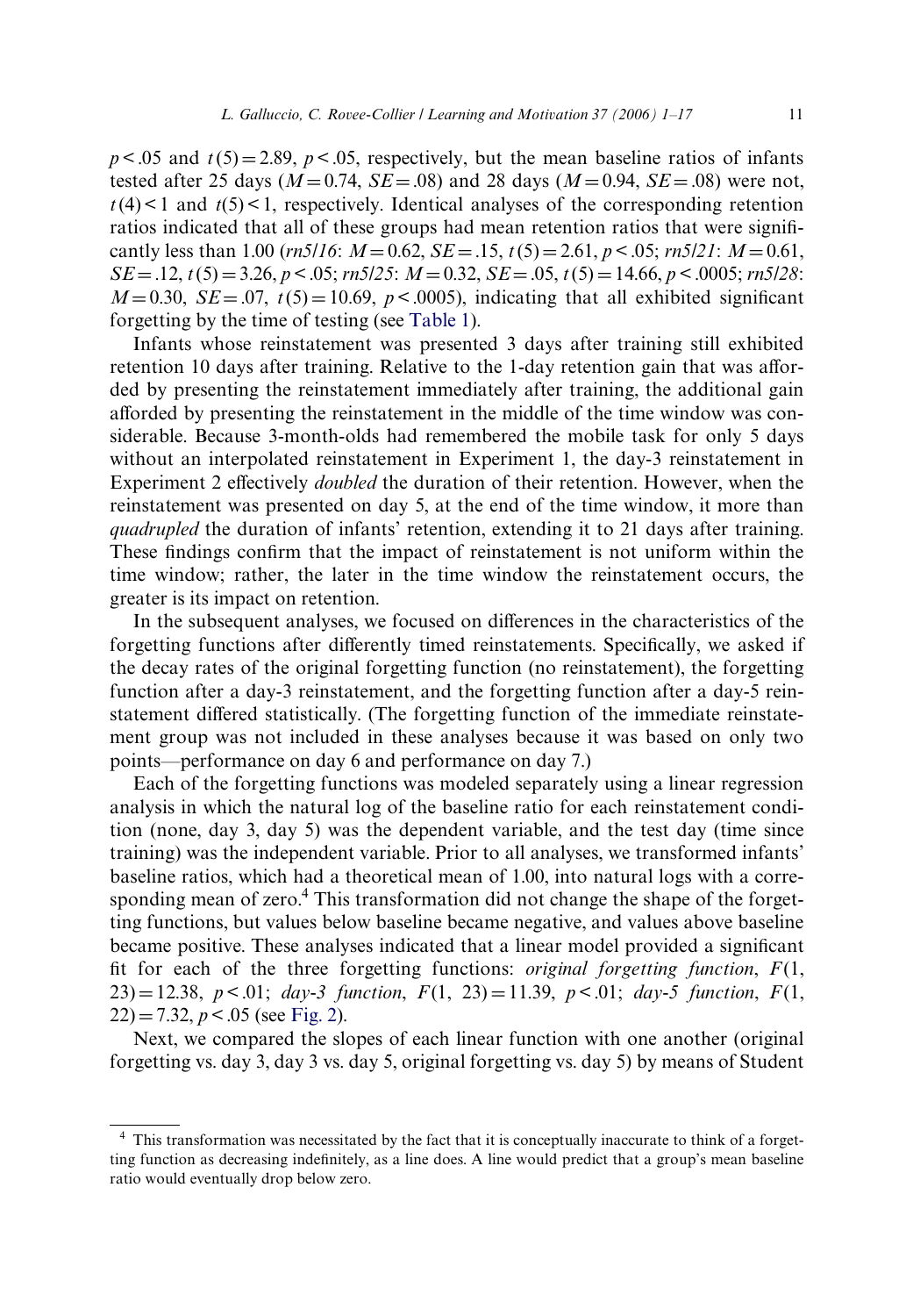

<span id="page-11-0"></span>Fig. 2. Best-fit linear regressions of the log of the baseline ratios of infants in the simple forgetting condition and the day-3 and day-5 reinstatement groups as a function of the test delay. Dotted lines indicate the confidence interval of each linear function,  $p = 0.05$ .

 $t$  tests to determine if their decay rates differed significantly. These analyses con-firmed what was evident from [Fig. 2](#page-11-0) and from the retention benefit produced by the various reinstatement conditions. As predicted, the slope of the day-5 function was significantly flatter than the slope of the day-3 function,  $t(47) = 7.59$ ,  $p < .0001$ , and the slopes of the day-5 and day-3 functions were each significantly flatter than the slope of the original forgetting function (no reinstatement): *day-5 function*,  $t(48) = 4.86$ ,  $p < .0001$ ; *day-3 function*,  $t(47) = 1.23$ ,  $p < .0001$ . These analyses reveal that presenting a reinstatement within the time window not only forestalled forgetting, as [Campbell and Jaynes \(1966\)](#page-14-0) had observed, but also when the reinstatement occurred later within the time window, the slope of the subsequent forgetting function (its rate of decay) was significantly shallower.

# **General discussion**

Because very young infants' memories are so short-lived relative to memories of older individuals, the consequences of the timing of a reinstatement within the time window are particularly dramatic. Three-month-olds who learn to move a mobile by kicking, for example, remember that task for only 5 days, but a reinstatement within that 5-day period (the time window) protracts their retention of the task. Most important, however, is the finding that the timing of the reinstatement within the 5-day time window markedly affects the extent of the retention benefit. Administering the reinstatement at the beginning of the time window, immediately after training (day 0), affords only a small retention benefit—1 additional day. Administering the reinstatement in the middle of the time window, on day 3, yields a retention benefit of 5 additional days, or twice the duration of original retention. And administering the reinstatement at the end of the time window, on day 5, yields a retention benefit of 16 additional days, or a duration of retention more than four times longer than infants otherwise remember. This exponential increase in the retention benefit as a result of the timing of the reinstatement within the time window is particularly remarkable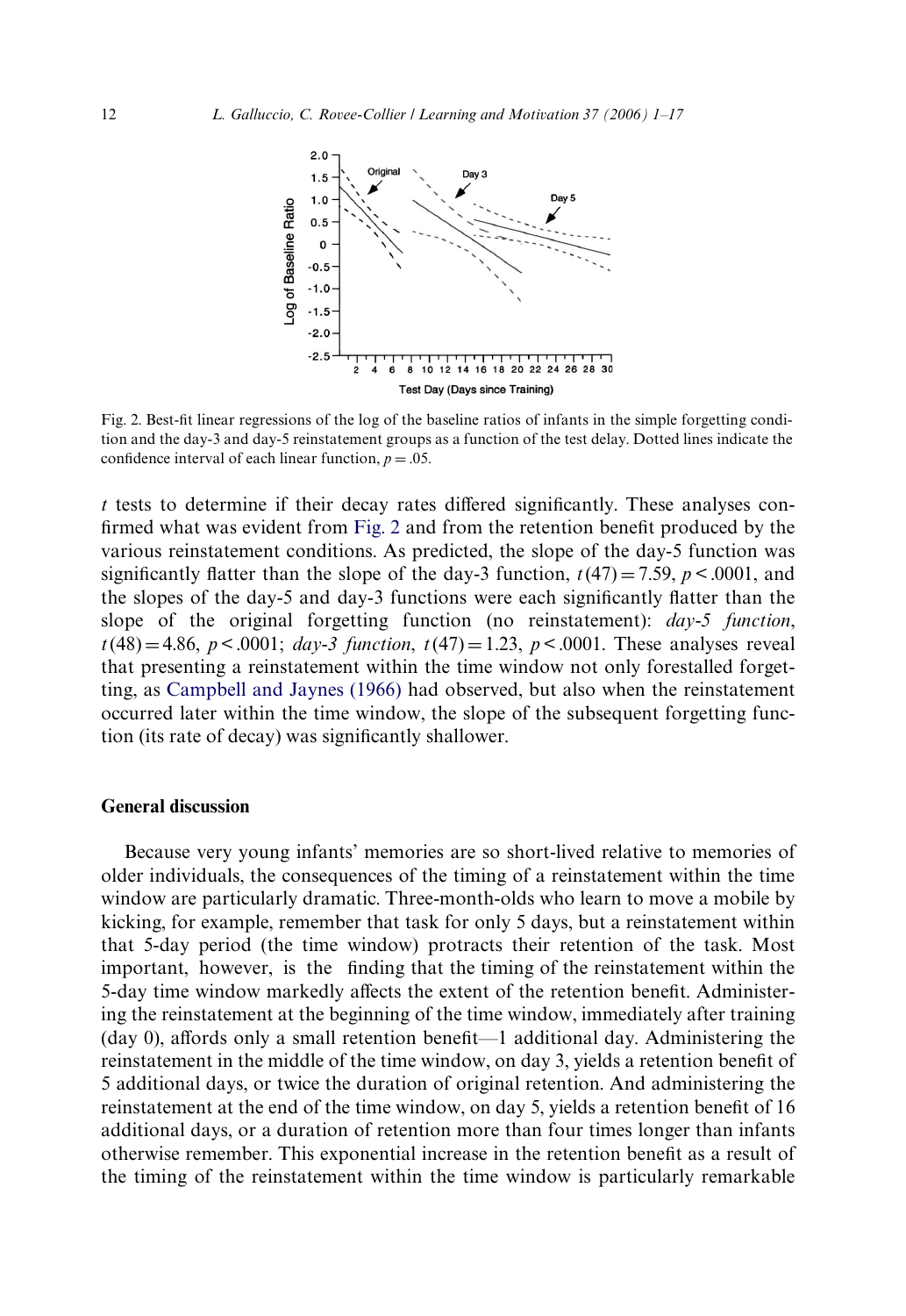considering that the reinstatement lasted only 3 min, it was the same for all reinstatement groups, and the timing difference between adjacent reinstatement groups was only 2 days or, at most, 3 days.

The differential retention benefit of presenting a reinstatement later in the time window is not unique to either the operant mobile task or 3-month-olds. We have recently obtained a similar effect using a deferred imitation task with 6-month-olds. At 6 months, infants can defer imitation of a sequence of actions that were modeled for  $60s$  for 1 day (but not for 2 days) if they had first imitated the actions immediately after the demonstration, when the time window opened [\(Barr, Vieira, & Rovee-](#page-14-9)[Collier, 2001\)](#page-14-9). However. when infants first imitated the actions 1 day later, at the end of the time window, they deferred imitation for 10 days after the demonstration [\(Barr, Rovee-Collier, & Campanella, 2005\)](#page-14-10). Actively imitating the actions was not why infants' retention increased tenfold; infants who merely witnessed an adult model the actions again for 30 s 1 day later also successfully deferred imitation for 10 days. Because 6-month-olds who observe the demonstration for only 30 s cannot defer imitation even 1 day later [\(Barr, Dowden, & Hayne, 1996\)](#page-14-11), merely *retrieving the memory* at the end of the time window must have been the critical factor in protracting retention. This finding is consistent with Wagner's  $(1981)$  suggestion that the retrieval of a memory representation to an active state in nonverbal organisms is analogous to verbal rehearsal.

The present findings also have parallels in classical conditioning studies with animals. [Rescorla \(1974\),](#page-15-9) for example, reported that when animals were exposed to a more severe shock 1 day after fear conditioning with a moderately intense shock (the US), their conditioned fear increased significantly (an "inflation effect"). Because the more traumatic postconditioning stimulus was never paired with the original conditioned stimulus (CS), he concluded that the animals' memory of the original US had been retrieved and altered by the more intense shock. Subsequently, [Hendersen](#page-15-10)  $(1985)$  demonstrated that the inflation effect was greater when the delay between conditioning and animals' subsequent exposure to the more severe shock was longer on the order of several months—than when the delay was only 1 day. Hendersen also demonstrated that when a fear conditioning procedure was followed by a shock that was weaker than the US, the animals' memory of the US was deflated, and the magnitude of their fear was lessened. Again, as with the inflation effect, the "deflation effect" was greater when the delay between original fear conditioning and the posttraining exposure to the weaker shock was longer. These results, then, support the generality of the nonuniformity principle: The same manipulation had a different impact on retention depending on when it occurred during the retention interval, and the later it occurred, the greater was its impact.

It seems paradoxical that the greatest benefit to retention in the present study occurred when the reinstatement was presented at the end of the time window—a point when the training memory was presumably the weakest and just before it was forgotten altogether. Typically, greater temporal contiguity, not less, facilitates learning. The blocking phenomenon [\(Kamin, 1969](#page-15-11)), in which close temporal contiguity between a second CS and an expected US does not lead to the formation of an association between them, is a notable exception. Kamin concluded that the "mental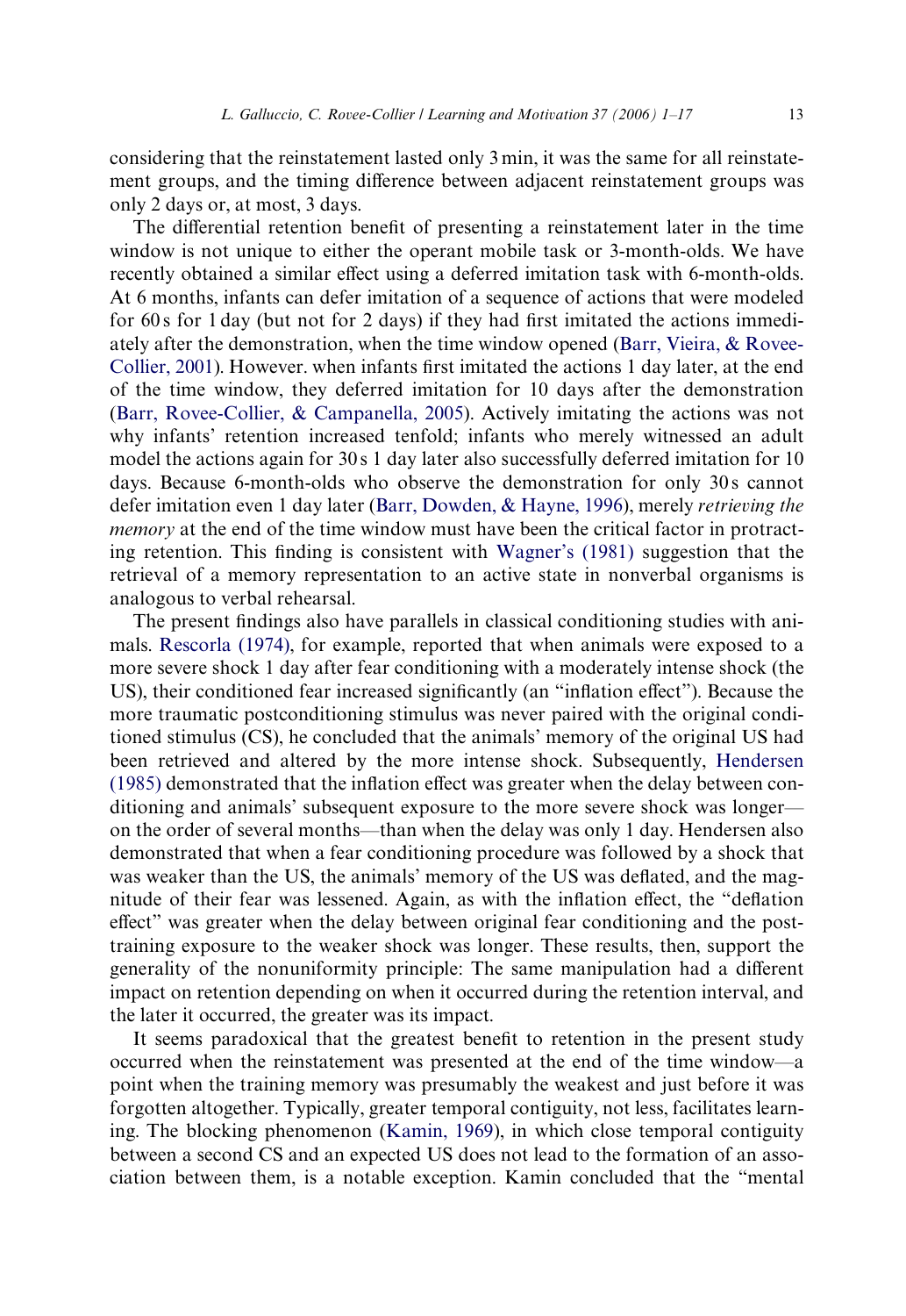effort" stimulated by a surprising or unexpected US is prerequisite for new learning and that in the blocking paradigm, the US is not surprising. Presently, however, the focus was not on the contiguity between successive events (e.g., a CS and US) within a single trial or even across trials within a single session ([Balsam, Drew, & Yang,](#page-14-12) [2002; Gallistel & Gibbon, 2000; Wagner, 1976, 1981; Whitlow, 1976](#page-14-12)) but on the temporal relationship between the processing of an event that had already been encoded, stored, and retrieved and the event that retrieved it.

Bjork [\(Bjork, 1975; Landauer & Bjork, 1978](#page-14-13)) argued that greater retrieval difficulty, defined as the time since the last retrieval, enhances retention more. He originally drew evidence for this argument from studies of the spacing effect with college students; however, the current study differs from those studies in several ways. First, infants presently learned the operant task *before* the repetition. In typical experiments on the spacing effect, repetitions are an integral part of the study phase, and retention is not measured until adults are exposed to the repetitions ([Bentin & Mos](#page-14-14)[covitch, 1988; Toppino, 1991, 1993; Toppino, Kasserman, & Mracek, 1991; Wilson,](#page-14-14) [1976](#page-14-14)).

Second, the repetition in the present study was an abbreviated version of the original event rather than a complete replica of it. In fact, a reinstatement by itself generates neither new learning nor retention on the part of subjects who were not previously trained ([Campbell & Jaynes, 1966; Galluccio, 2005; Galluccio & Rovee-](#page-14-0)[Collier, 1999; Hartshorn, 2003; Spear & Parsons, 1976\)](#page-14-0). Third, the interval between training and reinstatement was presently measured in days, whereas the interval that has generated the most robust data in studies of the spacing effect with adults is mea-sured in seconds (i.e., approximately 15 s; for review, see [Hintzman, 1974](#page-15-12)).

Finally, the abbreviated repetition in the present study spanned infants' entire forgetting function, but a comparable manipulation is impractical to use with adults, either human or animal, because they initially remember events for so long [\(Crowder,](#page-14-15) [1976; Gleitman, 1971\)](#page-14-15). Because the width of the time window for a given event tracks its forgetting function [\(Rovee-Collier, 1995\)](#page-15-0), a reinstatement treatment would be expected to extend retention after a very long delay in studies with adults, but the nonuniform benefit of administering reinstatement at different points within the time window, if it could even be specified, might be less dramatic for subjects who remember for so long in the first place.

In learning and memory research with animals, reinstatement has been used both as a reminder procedure to prolong retention [\(Campbell & Jaynes, 1966; Green](#page-14-0)fi[eld](#page-14-0) [& Riccio, 1972; Riccio & Haroutunian, 1979](#page-14-0)) and as a tool for examining, for example, the integrity of the original CS–US association after extinction ([Bouton, 1984,](#page-14-16) [1993, 1994; Bouton & Nelson, 1998; Rescorla & Heth, 1975](#page-14-16)). The present study documents the relevance of the time window construct–and particularly, the nonuniformity principle—for studies in which a reinstatement is presented during the retention interval. The surprising magnitude of the present effects, along with their documented generality across age, species, and task, strongly suggests that the timing of reinstatement in the retention interval, and probably the timing of other manipulations that entail memory retrieval as well, differentially affects the outcomes of studies on learning and memory.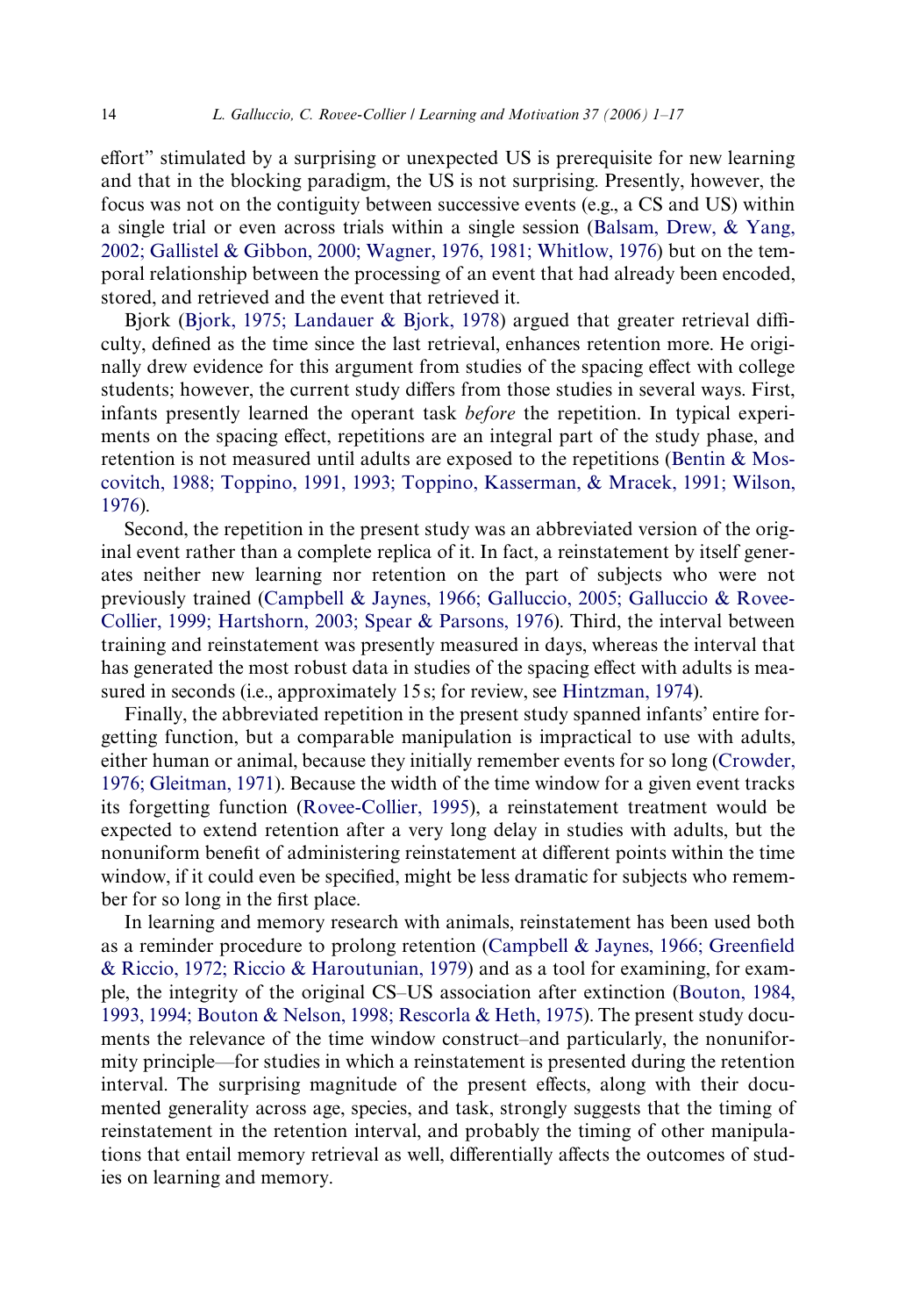# **References**

- <span id="page-14-2"></span>Adler, S. A., Wilk, A., & Rovee-Collier, C. (2000). Reinstatement vs. reactivation effects on active memory. *Journal of Experimental Child Psychology, 75*, 93–115.
- <span id="page-14-12"></span>Balsam, P. D., Drew, M. R., & Yang, C. (2002). Timing at the start of associative learning. *Learning and Motivation, 33*, 141–155.
- <span id="page-14-11"></span>Barr, R., Dowden, A., & Hayne, H. (1996). Developmental changes in deferred imitation by 6- to 24-month-old infants. *Infant Behavior and Development, 19*, 159–170.
- <span id="page-14-9"></span>Barr, R., Vieira, A., & Rovee-Collier, C. (2001). Mediated imitation in 6-month-olds: Remembering by association. *Journal of Experimental Child Psychology, 79*, 229–252.
- <span id="page-14-10"></span>Barr, R., Rovee-Collier, C., & Campanella, J. (2005). Retrieval facilitates retrieval: Protracting deferred imitation by 6-month-olds. *Infancy*.
- <span id="page-14-14"></span>Bentin, S., & Moscovitch, M. (1988). The time course of repetition effects for words and unfamiliar faces. *Journal of Experimental Psychology: General, 117*, 148–160.
- <span id="page-14-13"></span>Bjork, R. A. (1975). Retrieval as a memory modifier: An interpretation of negative recency and related phenomena. In R. L. Solso (Ed.), *Information processing and cognition: The Loyola symposium* (pp. 123–144). Hillsdale, NJ: Erlbaum.
- <span id="page-14-16"></span>Bouton, M. E. (1984). Differential control by context in the inflation and reinstatement paradigms. *Journal of Experimental Psychology: Animal Behavior Processes, 10*, 56–74.
- Bouton, M. E. (1993). Context, time, and memory retrieval in the interference paradigms of Pavlovian learning. *Psychological Bulletin, 114*, 80–99.
- Bouton, M. E. (1994). Conditioning, remembering, and forgetting. *Journal of Experimental Psychology: Animal Behavior Processes, 3*, 219–231.
- Bouton, M. E., & Nelson, J. B. (1998). The role of context in classical conditioning: Some implication for behavior therapy. In W. O"Donohue (Ed.), *Learning and behavior therapy* (pp. 59–84). Boston: Allyn & Bacon.
- <span id="page-14-3"></span>Bryan, R. G. (1980). *Retention of odor-shock conditioning in neonatal rats: Effects of distribution of practice.* Unpublished doctoral dissertation, Rutgers University, New Brunswick, NJ.
- <span id="page-14-8"></span>Butler, J., & Rovee-Collier, C. (1989). Contextual gating of memory retrieval. *Developmental Psychobiology, 22*, 533–552.
- <span id="page-14-0"></span>Campbell, B. A., & Jaynes, J. (1966). Reinstatement. *Psychological Review, 73*, 478–480.
- <span id="page-14-1"></span>Campbell, B. A., & Jaynes, J. (1969). Effect of duration of reinstatement on retention of a visual discrimination learned in infancy. *Developmental Psychology, 1*, 71–74.
- Campbell, B. A.,  $\&$  Randall, P. K. (1976). The effect of reinstatement stimulus conditions on the maintenance of long-term memory. *Developmental Psychobiology, 9*, 325–333.
- <span id="page-14-15"></span>Crowder, R. G. (1976). *Principles of learning and memory*. Hillsdale, NJ: Erlbaum.
- Gallistel, C. R., & Gibbon, J. G. (2000). Time, rate, and conditioning. *Psychological Review, 107*, 289–344.
- <span id="page-14-7"></span>Galluccio, L. (2005). Updating reactivated memories in infancy. I. Passive- and active-exposure effects. *Developmental Psychobiology*.
- <span id="page-14-5"></span>Galluccio, L., & Rovee-Collier, C. (1999). Reinstatement effects on retention at 3 months of age. *Learning and Motivation, 30*, 296–316.
- Gleitman, H. (1971). Forgetting of long-term memories in animals. In W. K. Honig & P. H. R. James (Eds.), *Animal memory* (pp. 1–44). New York: Academic Press.
- Greenfield, H., & Riccio, D. C. (1972). Conditioned reinstatement in rats: Effects of exposure distribution and type of cue. *Psychological Reports, 31*, 79–83.
- Hartshorn, K. (2003). Reinstatement maintains a memory in human infants for 1–1/2 years. *Developmental Psychobiology, 42*, 269–282.
- Hartshorn, K., & Rovee-Collier, C. (2003). Does infant memory expression reflect age at encoding or age at retrieval?. *Developmental Psychobiology, 42*, 283–291.
- <span id="page-14-4"></span>Hartshorn, K., Wilk, A. E., Muller, K. L., & Rovee-Collier, C. (1998). An expanding training series protracts retention for 3-month-old infants. *Developmental Psychobiology, 33*, 271–282.
- <span id="page-14-6"></span>Hayne, H. (1990). The effect of multiple reminders on long-term retention in human infants. *Developmental Psychobiology, 23*, 453–477.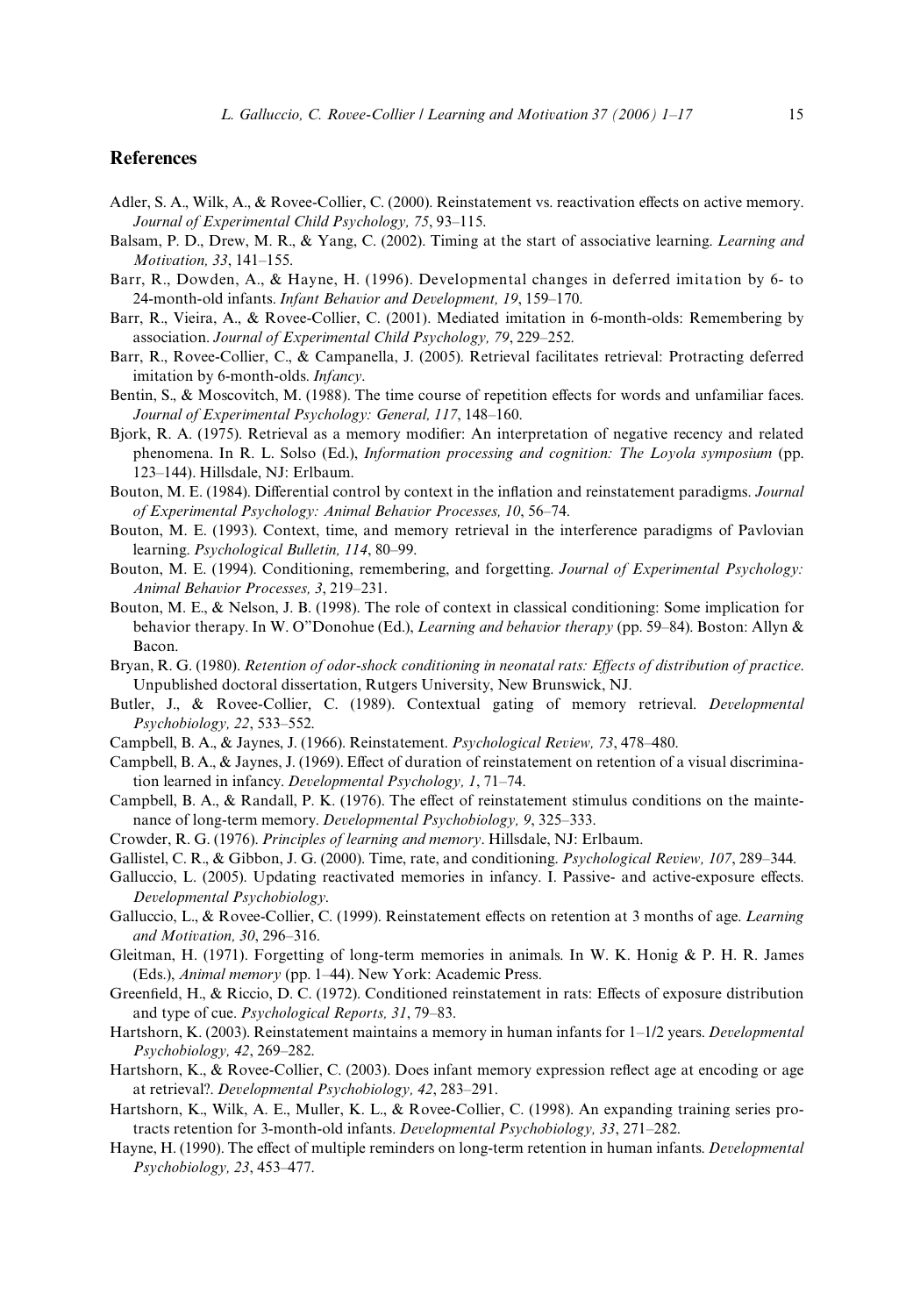- <span id="page-15-10"></span>Hendersen, R. (1985). Fearful memories: The motivational significance of forgetting. In F. R. Brush & J. B. Overmier (Eds.), *Affect, conditioning and cognition: Essays in the determinants of behavior* (pp. 43–53). Hillsdale, NJ: Erlbaum.
- <span id="page-15-12"></span>Hintzman, D. L. (1974). Theoretical implications of the spacing effect. In R. L. Solso (Ed.), *Theories in cognitive psychology: The Loyola symposium* (pp. 77–99). Hillsdale, NJ: Erlbaum.
- Hitchcock, D. F. A.,  $\&$  Rovee-Collier, C. (1996). The effect of repeated reactivations on memory specificity in infancy. *Journal of Experimental Child Psychology, 62*, 378–400.
- <span id="page-15-11"></span>Kamin, L. J. (1969). Predictability, surprise, attention, and conditioning. In B. A. Campbell & R. M. Church (Eds.), *Punishment and aversive behavior* (pp. 279–296). New York: Appleton-Century-Crofts.
- Landauer, T. K., & Bjork, R. A. (1978). Optimum rehearsal patterns and name learning. In M. M. Gruneberg, P. E. Morris, & R. N. Sykes (Eds.), *Practical aspects of memory* (pp. 625–632). London: Academic Press.
- Leaton, R. N. (1976). Long-term retention of the habituation of lick suppression and startle response produced by a single auditory stimulus. *Journal of Experimental Psychology: Animal Behavior Processes, 2*, 248–259.
- <span id="page-15-5"></span>Nakao, K., & Treas, J. (1992). *The 1989 Socioeconomic Index of Occupations: Construction from the 1989 Occupational Prestige Scores* (General Social Survey Methodological Reports No. 74. Chicago: NORC.
- <span id="page-15-9"></span>Rescorla, R. A. (1974). Effect of inflation of the unconditioned stimulus value following conditioning. *Journal of Comparative and Physiological Psychology, 86*, 101–106.
- Rescorla, R. A., & Heth, C. D. (1975). Reinstatement of fear in an extinguished stimulus. *Journal of Experimental Psychology: Animal Behavior Processes, 1*, 88–96.
- Riccio, D. C., & Haroutunian, V. (1979). Some approaches to the alleviation of ontogenetic memory deficits. In N. E. Spear & B. A. Campbell (Eds.), *Ontogeny of learning and memory* (pp. 289–309). Hillsdale, NJ: Erlbaum.
- <span id="page-15-6"></span>Rovee, C. K., & Rovee, D. T. (1969). Conjugate reinforcement of infant exploratory behavior. *Journal of Experimental Child Psychology, 8*, 33–39.
- <span id="page-15-0"></span>Rovee-Collier, C. (1995). Time windows in cognitive development. *Developmental Psychology, 31*, 147–169.
- <span id="page-15-7"></span>Rovee-Collier, C. (1996). Measuring infant memory: A critical commentary. *Developmental Review, 16*, 301–310.
- <span id="page-15-4"></span>Rovee-Collier, C., Evancio, S., & Earley, L. A. (1995). The time window hypothesis: Spacing effects. *Infant Behavior and Development, 18*, 69–78.
- Rovee-Collier, C., Hartshorn, K., & DiRubbo, M. (1999). Long-term maintenance of infant memory. *Developmental Psychobiology, 35*, 91–102.
- <span id="page-15-2"></span>Scott, J. P. (1958). Critical periods in the development of social behavior in puppies. *Psychosomatic Medicine, 20*, 42–54.
- <span id="page-15-3"></span>Scott, J. P. (1962). Critical periods in behavioral development. *Science, 138*, 949–958.
- Scott, J. P., & Marston, M. V. (1950). Critical periods affecting the development of normal and maladjustive social behavior in puppies. *Journal of Genetic Psychology, 77*, 25–60.
- Shaughnessy, J. J. (1977). Long-term retention and the spacing effect in free-recall and frequency judgments. *American Journal of Psychology, 90*, 587–598.
- <span id="page-15-1"></span>Spalding, D. (1873). Instinct, with original observations on young animals. *MacMillan's Magazine, 27*, 282–293.
- Spear, N. E., & Parsons, P. (1976). Analysis of a reactivation treatment: Ontogenetic determinants of alleviated forgetting. In D. L. Medin, W. A. Roberts, & R. T. Davis (Eds.), *Processes of animal memory* (pp. 135–165). Hillsdale, NJ: Erlbaum.
- Toppino, T. C. (1991). The spacing effect in young children's free recall: Support for automatic-process explanations. *Memory & Cognition, 19*, 159–167.
- Toppino, T. C. (1993). The spacing effect in preschool children's free recall of pictures and words. *Bulletin of the Psychonomic Society, 31*, 27–30.
- Toppino, T. C., Kasserman, J. E., & Mracek, W. A. (1991). The effect of spacing repetitions on the recognition of memory of young children and adults. *Journal of Experimental Child Psychology, 51*, 123–138.

<span id="page-15-8"></span>Tukey, J. W. (1977). *Exploratory data analysis*. Reading, MA: Addison-Wesley.

Underwood, B. J., Kapelak, S. M., & Malmi, R. A. (1976). The spacing effect: Additions to the theoretical and empirical puzzles. *Memory & Cognition, 4*, 391–400.